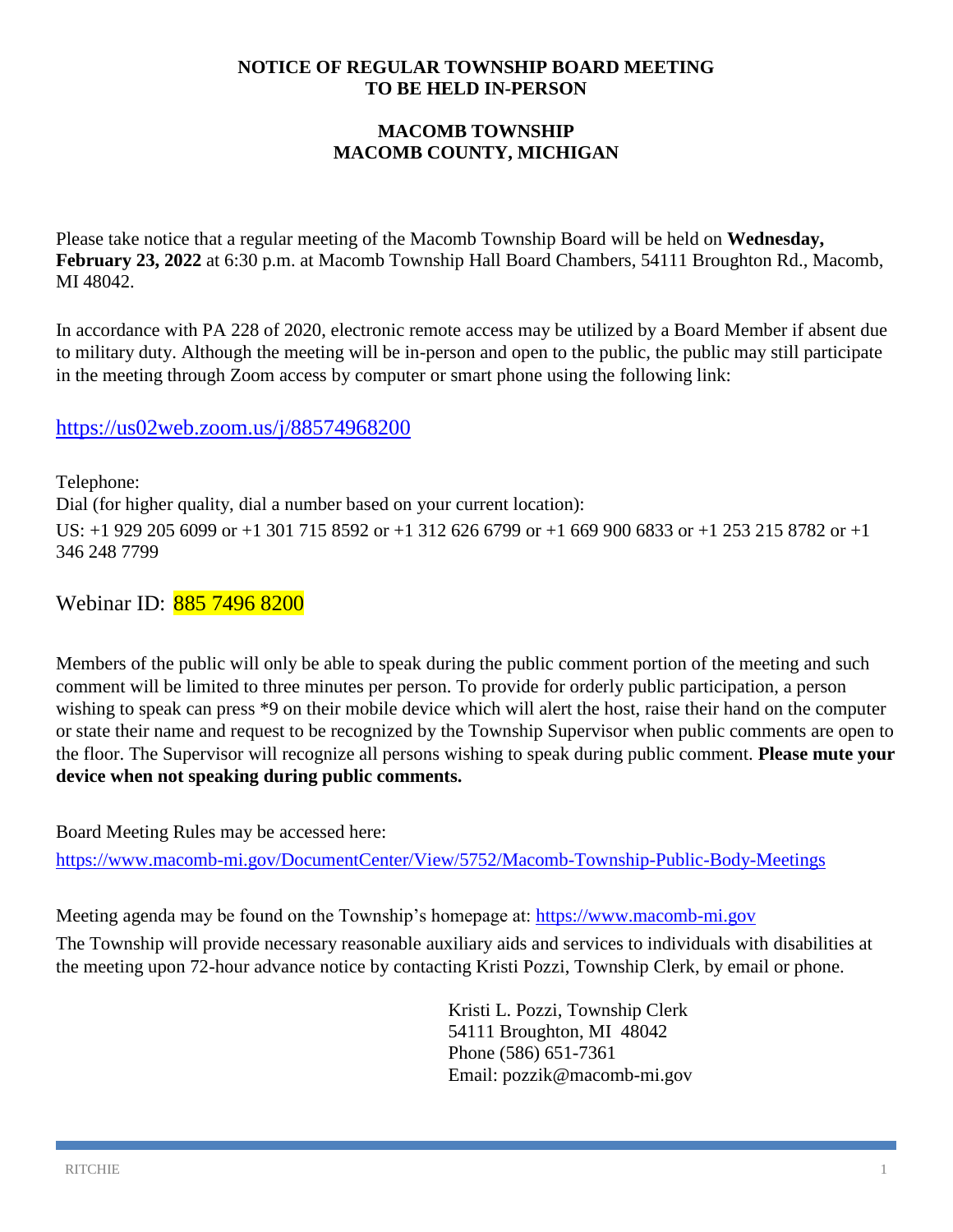

# **TOWNSHIP BOARD OF TRUSTEES AGENDA**

- DATE: WEDNESDAY, FEBRUARY 23, 2022
- TIME: 6:30 PM
- LOCATION: MACOMB TOWNSHIP MEETING CHAMBERS 54111 BROUGHTON ROAD, MACOMB MI 48042 Version 1

Call Meeting to Order

Pledge of Allegiance to the Flag of the United States

- 1. Roll Call
- 2. Approval of Agenda Items (with any corrections)
- 3. Approval of Bills
- 4. Approval of Previous Meeting Minutes from February 9, 2022 and Special Meeting Minutes from February 4, 2022

## **PUBLIC COMMENTS, AGENDA ITEMS ONLY - (3 MINUTE TIME LIMIT)**

#### **CONSENT AGENDA ITEMS:**

- 5. Water and Sewer Department
	- a. Request Approval to Release the Batch Plant Bond; Elite Corporate Park; Florence Cement Company (\$5,000.00)
	- b. Request Approval to Release the Batch Plant Bond; Monarch Estates Phase 3; Florence Cement Company (\$5,000.00)
	- c. Request to Approve to Attend Conference; Water Certification Review. MRWA Quality on Tap (\$320.00)
	- d. Request to Approve to Attend Conference; Math Review. MRWA Quality on Tap (\$320.00)
	- e. Request to Approve the Final Balancing Contract Modification #2; Country Club Sanitary Sewer Rehabilitation Project No. 0249-0169. Pamar Enterpises, Inc.
	- f. Request to Approve Construction Pay Estimate No. 4; Country Club Drive Sanitary Sewer Project No. 0249-0169. Pamar Enterprises, Inc., (\$10,000.00)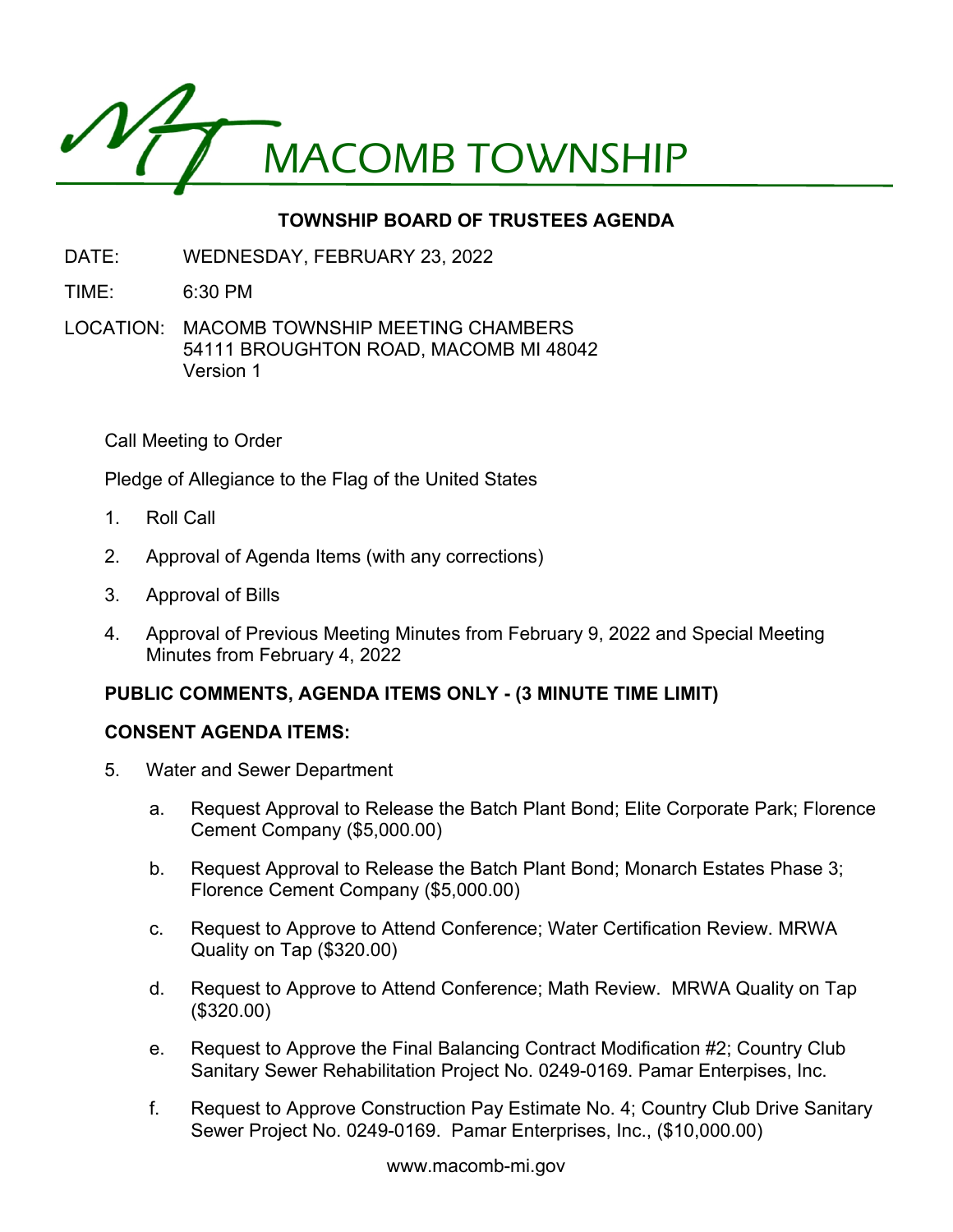Township Board of Trustees Agenda February 23, 2022 Page 2

- 6. Human Resources Department
	- a. Request for Personal Leave of Absence EE # 2179
- 7. Planning and Zoning Department
	- a. Request to Receive and File 2021 Macomb Township Planning Commission Annual Report
- 8. Building Department
	- a. Request to attend 2022 spring educational meeting (\$325.00)

#### **PUBLIC HEARING:**

9. Public Hearing and Resolution Adoption for Street Lighting Special Assessment District for Monarch Estates Site Condominium Phase III

#### **NEW BUSINESS:**

#### **WATER AND SEWER DEPARTMENT:**

- 10. Request to Approve Update to the (5) Five-year Financial Projection and (1) One-year Rate Design for Macomb Township Water & Sewer Department. UFS, Utility Financial Solutions, LLC. (\$17,000.00)
- 11. Request to Approve the Proposal submitted by Fishbeck to Provide Professional Engineering Services to Develop Preliminary options for the Replacement of Meter and Pressure Reading Valve (PRV) Chamber MA-01. (\$39,950.00)
- 12. Request to Approve the Proposal submitted by Fishbeck to Provide Professional Engineering Services, with assistance from Anderson, Eckstein and Westrick, Inc. (AEW), to Meter the Township's Sanitary Sewer System as well as update the Sanitary Hydraulic Model and Permit Tracking Spreadsheet. (\$185,700.00)

## **HUMAN RESOURCES DEPARTMENT:**

- 13. Request Authorization to promote EE # 1754
- 14. Request Authorization to promote EE # 1391

## **PLANNING AND ZONING DEPARTMENT:**

- 15. Request to Approve the Cost Proposal from Carlisle Wortman to Rewrite the Macomb Township Zoning Ordinance
- 16. Request to approve the Extension of Time Preliminary Site Plan; Macomb Town Center Phase II, III, IV, & V - Permanent Parcel #08-09-300-017; Located on the north side of 24 Mile Road, east of Romeo Plank; Section 9; Jennifer Schalk, Petitioner